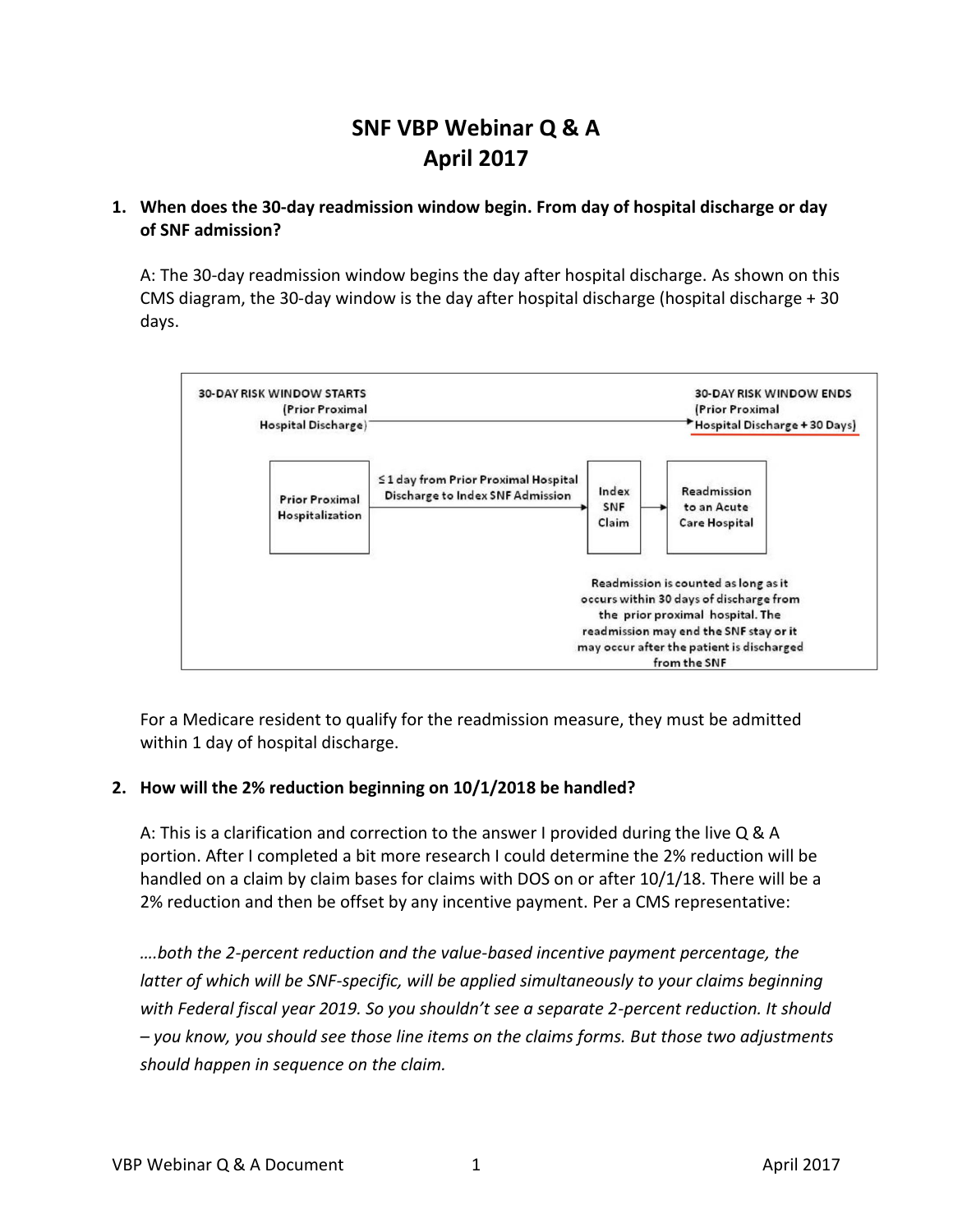If the VBP reduction is handled the same way as the 2% sequestration reduction, then the claims payment adjustment shall be applied to all claims after determining coinsurance, any applicable deductible, and any applicable Medicare Secondary Payment adjustments.

More information related to how the adjustments will be handled will most likely be addressed in future rulemaking and/or CMS VPB Q & A.

## **3. Is the 2% reduction in addition to the already 2% reduction for total of 4% reduction?**

A: yes, as far as we are aware since these fall under two different sets of regulations. If the 2% sequestration reduction remains in place then the VBP reduction would be in addition too.

## **4. How will the Achievement Score and Performance Score be calculated if a SNF is new and does not have any 2015 baseline data?**

A: Update 4/27/2017: Response received from CMS. Since there will be no comparison data (from 2015) it is not possible to determine and Improvement Score. Only an Achievement score will be calculated and used to determine incentive payments

## **5. If a resident is admitted rehab to home and decides to stay long term how does that affect the scores. Also, long term care patients who go to hospital come back with Medicare rehab and then change back to long term placement how does that affect the score?**

A: In both situations, if the resident is not readmitted to the hospital within the 30-day period, they would be considered a qualifying Medicare stay (if they don't meet one of the exclusions) but would not be counted as a hospital readmission.

## **6. Does the Med A resident need to be admitted to the hospital for it to go against the facility VS being in observation?**

A: Yes, they must have a Part A (inpatient) hospital stay. Observation stays are not considered hospital readmissions.